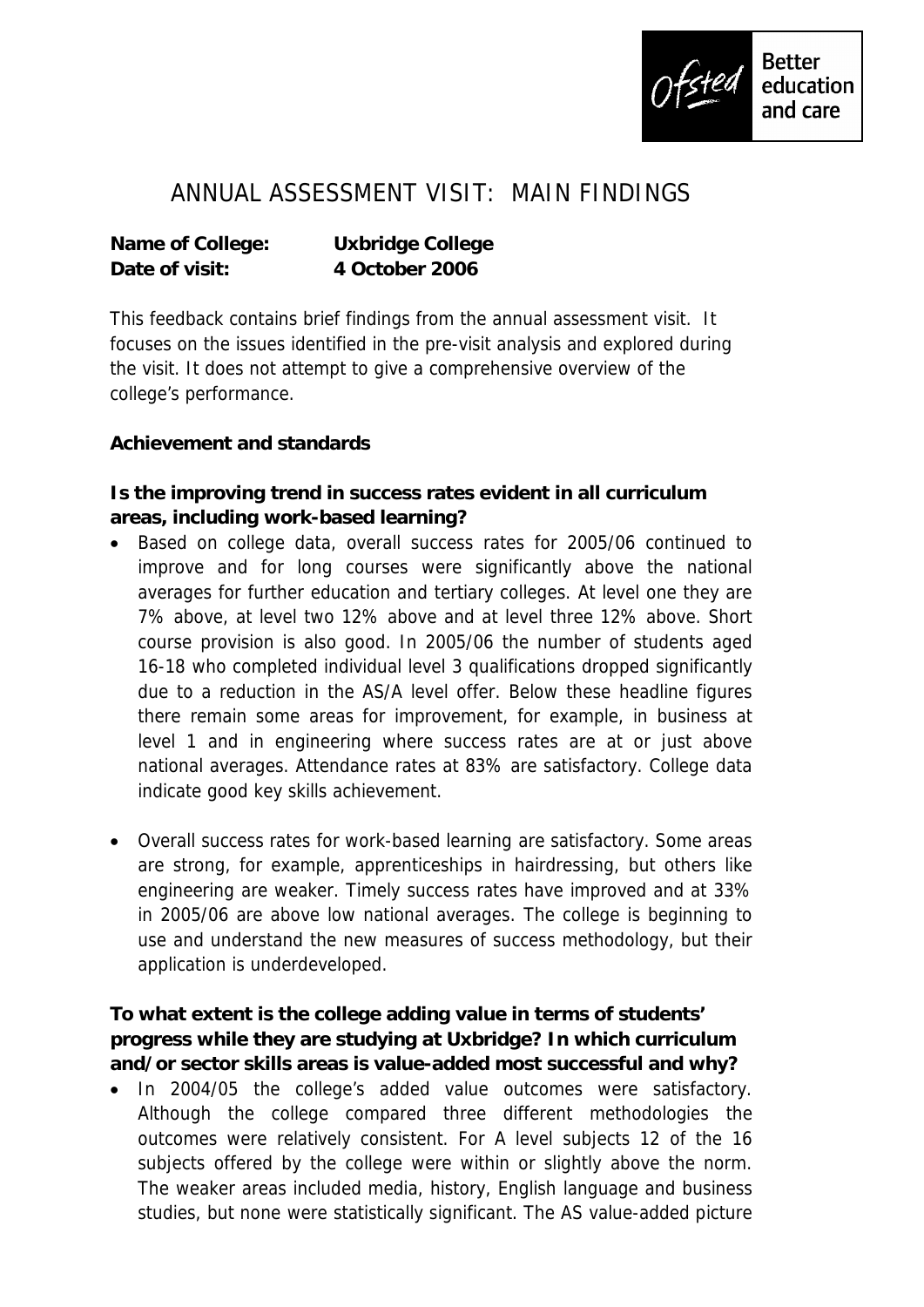

was balanced and within acceptable norms. Distance travelled measures are developing and students following vocational qualifications are routinely set minimum expected targets for performance. Students interviewed by inspectors were fully aware of their targets. Although the annual assessment visit took place in October the college could not produce value added data for 2005/06.

**Do 2005/06 A level results indicate an improvement in the percentage of students gaining A-B grades?** 

• The proportion of level 3 students that achieve high grades (A or B) is below national averages for further education and tertiary colleges. In 2004/05, the proportion of A level students that gained a grade A or B was 22%, some 10% below national averages. In 2005/06 the gap remained the same. Similarly for AS provision, although the proportion of high grades rose in 2005/06 to 17%, this was still 7% below the 2004/05 national average. However, the proportion of students gaining A/AS grades A, B or C rose significantly.

**Quality of education and training**

**How is the college using its recently revised observation proforma and associated database to continue to improve the quality of teaching and learning?** 

- The college has a rigorous internal observation system, as identified in the last annual assessment visit. In 2005/06 the college judged some 70% lessons to be good or better, 26% satisfactory and 4% unsatisfactory. Around 14% of lesson observed were outstanding. The proportion of unsatisfactory teaching has reduced to 4% from 12% at the time of the last full inspection in February 2004. With its lesson observation database, the college is now able to analyse the data in a way that highlights comparisons between different lesson or teacher types. For example, the grades are generally higher for those teaching on Business and Technology Education Council (BTEC) national award than AS/A2. Also, the quality of teaching is higher for permanent staff than it is for agency teachers. The college aims to maintain a proportion of 90% permanent staff.
- The challenge for the college is to improve satisfactory teaching. The factors that contribute to lessons being satisfactory, rather than good, vary depending on the curriculum area and/or teacher. Some schools have identified the need to ensure teachers meet individual students' needs more consistently, while others are focusing on challenging the more able learners. The college is continuing to use advanced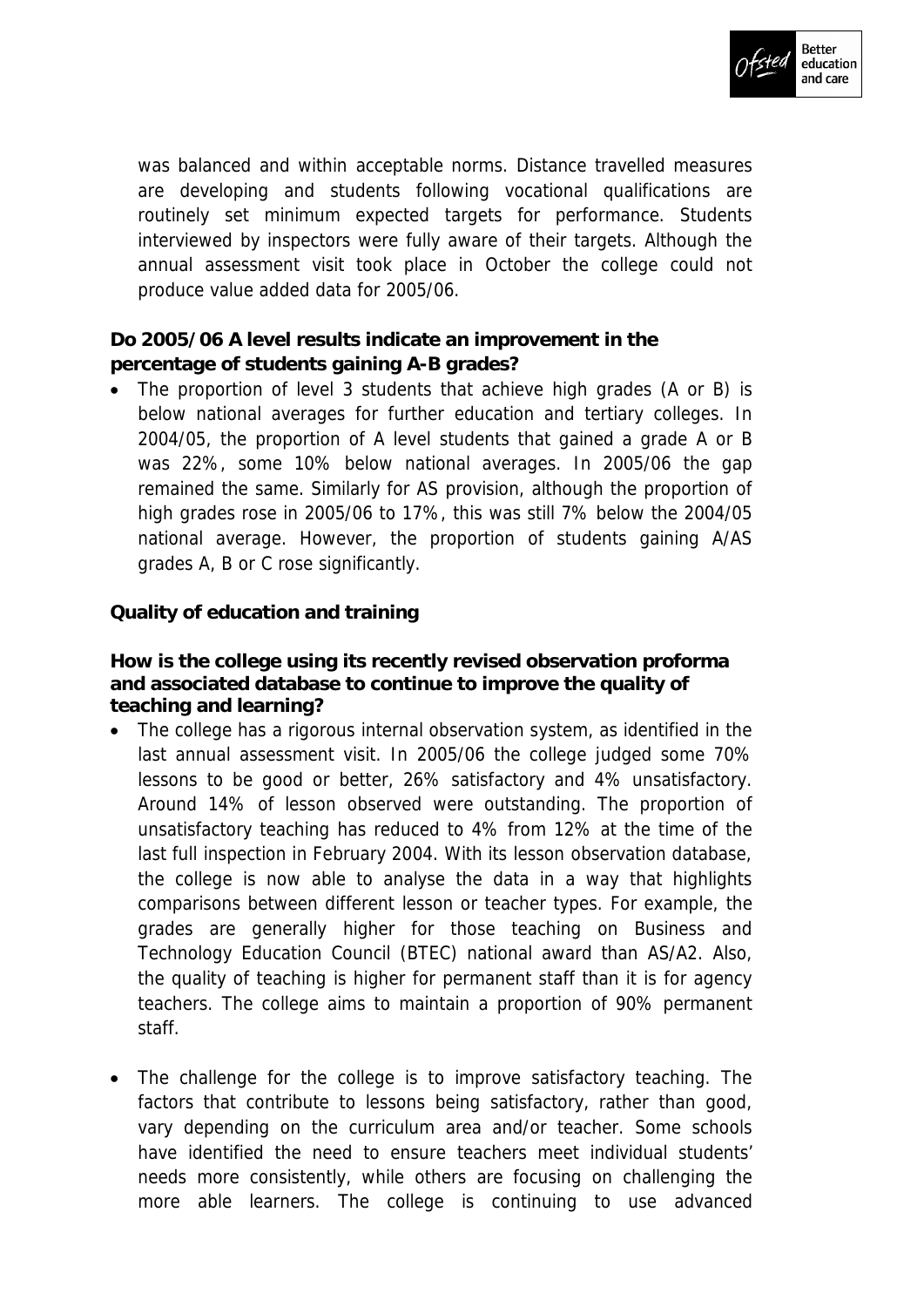

practitioners and subject learning coaches, along with senior managers, to drive forward improvements in teaching and learning. In the light of the college's findings from their observation system and to support individuals, greater use is being made of individual coaching and peer observation, with an increased focus on subject specific pedagogy.

**What impact has the Skills for Life training had on improving students' literacy and numeracy skills?**

 Teaching staff have undertaken training in Skills for Life. They report that they have been putting into practice teaching and learning strategies identified at the training and that these help them to support students who have language, literacy or numeracy needs. This is in addition to the specialist support students receive. It is not possible to make a direct correlation between this training and its impact on students' literacy, language and numeracy skills. However, staff are able to identify specific courses where success rates improved in 2005/06 and where improved literacy skills were likely to have been a contributory factor. Students interviewed by inspectors speak very positively about the quality of teaching and specialist support.

**What progress has been made in the use by staff and students of the college's virtual learning environment (VLE)?**

- Work on the college's virtual learning environment, and other technologies, has moved on since last year. Staff have benefited from training in its use and are now much more knowledgeable about how the VLE can be used to support and monitor students' learning and they are confident in using the technology. Teachers from several different curriculum areas have developed subject-specific interactive materials for their students. Other generic resources, such as those relating to induction and tutorials, are used by students from a range of curriculum areas. This year, students have begun to use the college's newly developed electronic individual learning plan (ILP). Of the four groups of students inspectors spoke to, three spoke very positively about the VLE. They use it at home and at college to access schemes of work and resources, as well as check on their grades. However, students in one second year group were not familiar with the VLE.
- Accommodation has been significantly enhanced and almost all classrooms, at both sites, now have smartboards. Staff are using these with confidence and enthusiasm.